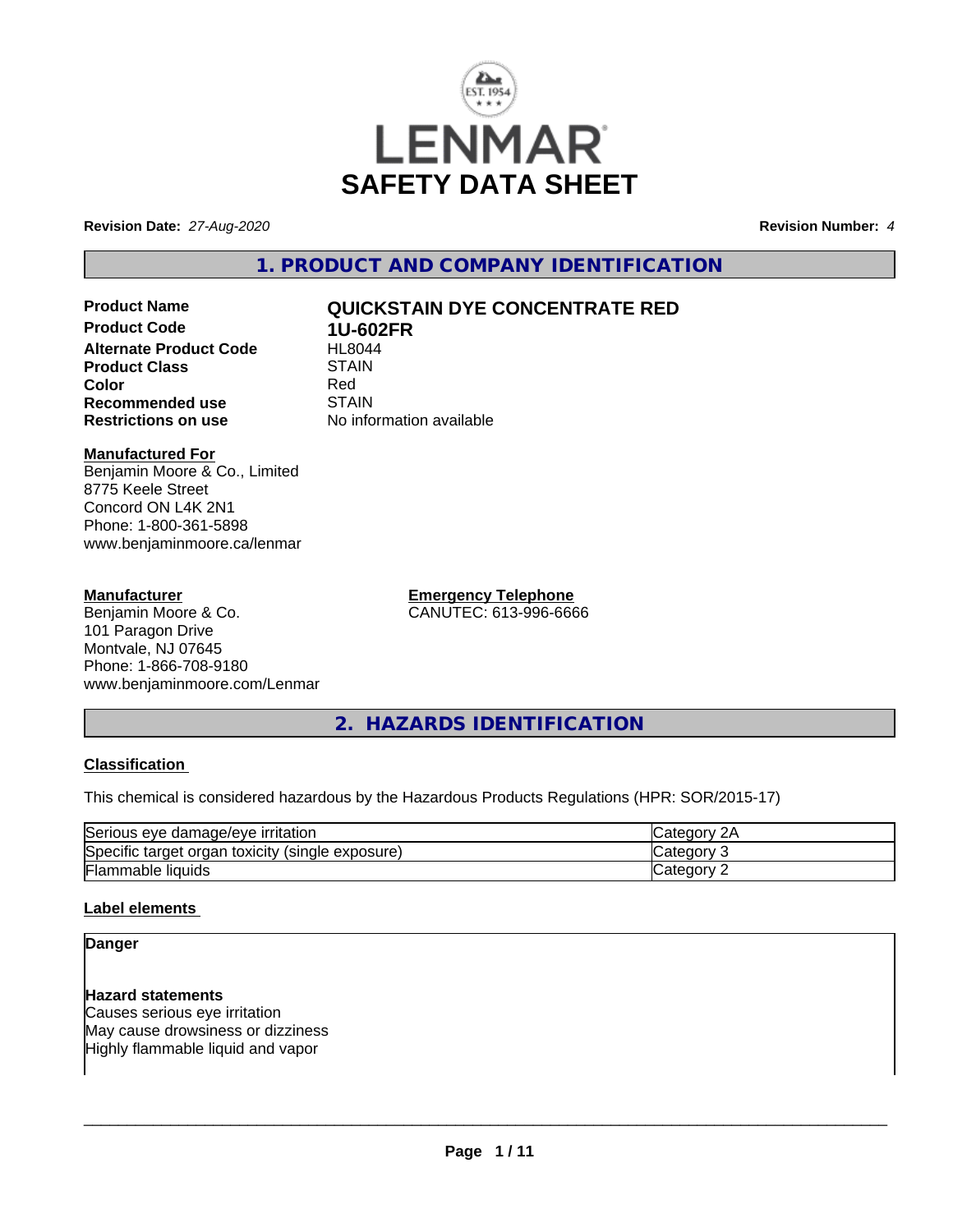

# **Precautionary Statements - Prevention**

Wash face, hands and any exposed skin thoroughly after handling

Avoid breathing dust/fume/gas/mist/vapors/spray

Use only outdoors or in a well-ventilated area

Keep away from heat, hot surfaces, sparks, open flames and other ignition sources. No smoking

Keep container tightly closed

Ground/bond container and receiving equipment

Use explosion-proof electrical/ventilating/lighting/equipment

Use only non-sparking tools

Take precautionary measures against static discharge

Wear protective gloves/protective clothing/eye protection/face protection

Keep cool

## **Eyes**

IF IN EYES: Rinse cautiously with water for several minutes. Remove contact lenses, if present and easy to do. Continue rinsing

If eye irritation persists: Get medical advice/attention

## **Skin**

IF ON SKIN (or hair): Remove/Take off immediately all contaminated clothing. Rinse skin with water/shower **Inhalation**

IF INHALED: Remove victim to fresh air and keep at rest in a position comfortable for breathing Call a POISON CENTER or doctor/physician if you feel unwell

#### **Fire**

In case of fire: Use CO2, dry chemical, or foam for extinction

# **Precautionary Statements - Storage**

Store in a well-ventilated place. Keep container tightly closed Store locked up

#### **Precautionary Statements - Disposal**

Dispose of contents/container to an approved waste disposal plant

#### **Other information**

No information available

| <b>Chemical name</b> | CAS No.  | Weight-%     | Hazardous Material<br>Information Review Act Idate exemption granted<br>registry number<br>(HMIRA registry $#$ ) | Date HMIRA filed and<br>(if applicable) |
|----------------------|----------|--------------|------------------------------------------------------------------------------------------------------------------|-----------------------------------------|
| Acetone              | 67-64-1  | $60 - 100\%$ |                                                                                                                  |                                         |
| Solvent Red 49       | 509-34-2 | - 5%         |                                                                                                                  |                                         |

# **3. COMPOSITION INFORMATION ON COMPONENTS**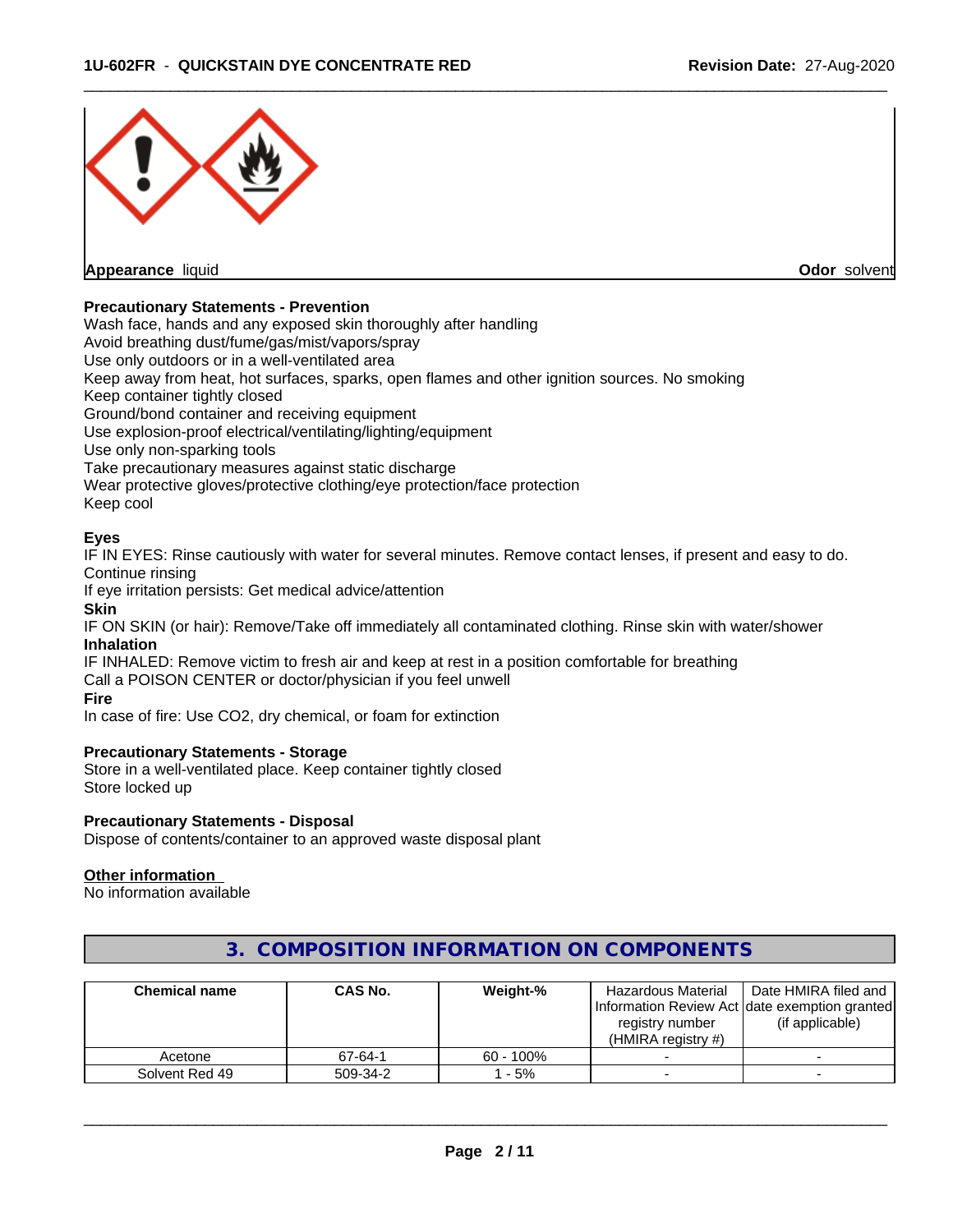## **Confidential Business Information note**

\*The exact percentage (concentration) of composition has been withheld as a trade secret

 $\overline{\phantom{a}}$  ,  $\overline{\phantom{a}}$  ,  $\overline{\phantom{a}}$  ,  $\overline{\phantom{a}}$  ,  $\overline{\phantom{a}}$  ,  $\overline{\phantom{a}}$  ,  $\overline{\phantom{a}}$  ,  $\overline{\phantom{a}}$  ,  $\overline{\phantom{a}}$  ,  $\overline{\phantom{a}}$  ,  $\overline{\phantom{a}}$  ,  $\overline{\phantom{a}}$  ,  $\overline{\phantom{a}}$  ,  $\overline{\phantom{a}}$  ,  $\overline{\phantom{a}}$  ,  $\overline{\phantom{a}}$ 

|                                        | <b>4. FIRST AID MEASURES</b>                                                                                                                                                                                               |
|----------------------------------------|----------------------------------------------------------------------------------------------------------------------------------------------------------------------------------------------------------------------------|
| <b>General Advice</b>                  | If symptoms persist, call a physician. Show this safety data<br>sheet to the doctor in attendance.                                                                                                                         |
| <b>Eye Contact</b>                     | Immediately flush with plenty of water. After initial flushing,<br>remove any contact lenses and continue flushing for at<br>least 15 minutes. Keep eye wide open while rinsing. If<br>symptoms persist, call a physician. |
| <b>Skin Contact</b>                    | Wash off immediately with soap and plenty of water<br>removing all contaminated clothes and shoes. If skin<br>irritation persists, call a physician.                                                                       |
| <b>Inhalation</b>                      | Move to fresh air. If symptoms persist, call a physician.<br>If not breathing, give artificial respiration. Call a physician<br>immediately.                                                                               |
| Ingestion                              | Clean mouth with water and afterwards drink plenty of<br>water. Do not induce vomiting without medical advice.<br>Never give anything by mouth to an unconscious person.<br>Consult a physician.                           |
| <b>Protection Of First-Aiders</b>      | Use personal protective equipment.                                                                                                                                                                                         |
| <b>Most Important Symptoms/Effects</b> | No information available.                                                                                                                                                                                                  |
| <b>Notes To Physician</b>              | Treat symptomatically.                                                                                                                                                                                                     |

**5. FIRE-FIGHTING MEASURES**

| <b>Flammable Properties</b>                           | Vapors may travel considerable distance to a source of<br>ignition and flash back. Vapors may cause flash fire.                                                                                                        |
|-------------------------------------------------------|------------------------------------------------------------------------------------------------------------------------------------------------------------------------------------------------------------------------|
| <b>Suitable Extinguishing Media</b>                   | Foam, dry powder or water. Use extinguishing measures<br>that are appropriate to local circumstances and the<br>surrounding environment.                                                                               |
| Protective equipment and precautions for firefighters | As in any fire, wear self-contained breathing apparatus<br>pressure-demand, MSHA/NIOSH (approved or equivalent)<br>and full protective gear.                                                                           |
| <b>Hazardous combustion products</b>                  | Burning may result in carbon dioxide, carbon monoxide<br>and other combustion products of varying composition<br>which may be toxic and/or irritating.                                                                 |
| <b>Specific Hazards Arising From The Chemical</b>     | Flammable. Flash back possible over considerable<br>distance. Keep product and empty container away from<br>heat and sources of ignition. Closed containers may<br>rupture if exposed to fire or extreme heat. Thermal |
|                                                       |                                                                                                                                                                                                                        |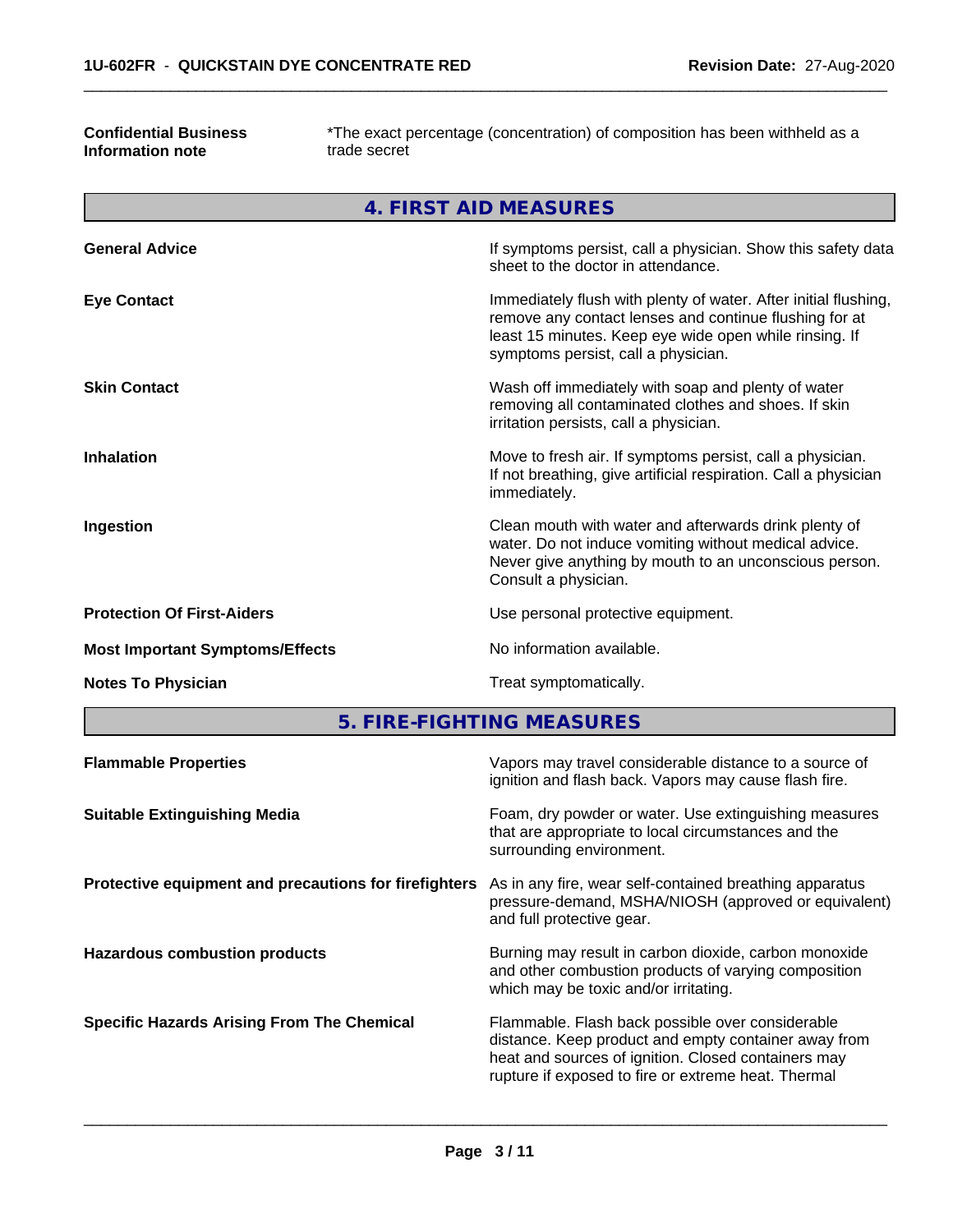|                                                                                  |                 | vapors.                        | decomposition can lead to release of irritating gases and |  |
|----------------------------------------------------------------------------------|-----------------|--------------------------------|-----------------------------------------------------------|--|
| Sensitivity to mechanical impact                                                 |                 | No.                            |                                                           |  |
| Sensitivity to static discharge                                                  |                 | Yes                            |                                                           |  |
| <b>Flash Point Data</b><br>Flash point (°F)<br>Flash Point (°C)<br><b>Method</b> |                 | 3<br>$-16$<br><b>PMCC</b>      |                                                           |  |
| <b>Flammability Limits In Air</b>                                                |                 |                                |                                                           |  |
| Lower flammability limit:<br><b>Upper flammability limit:</b>                    |                 | Not available<br>Not available |                                                           |  |
| <b>NFPA</b><br>Health: 1                                                         | Flammability: 3 | <b>Instability: 0</b>          | <b>Special: Not Applicable</b>                            |  |
| <b>NFPA Legend</b><br>0 - Not Hazardous                                          |                 |                                |                                                           |  |

 $\overline{\phantom{a}}$  ,  $\overline{\phantom{a}}$  ,  $\overline{\phantom{a}}$  ,  $\overline{\phantom{a}}$  ,  $\overline{\phantom{a}}$  ,  $\overline{\phantom{a}}$  ,  $\overline{\phantom{a}}$  ,  $\overline{\phantom{a}}$  ,  $\overline{\phantom{a}}$  ,  $\overline{\phantom{a}}$  ,  $\overline{\phantom{a}}$  ,  $\overline{\phantom{a}}$  ,  $\overline{\phantom{a}}$  ,  $\overline{\phantom{a}}$  ,  $\overline{\phantom{a}}$  ,  $\overline{\phantom{a}}$ 

- 1 Slightly
- 2 Moderate
- 3 High
- 
- 4 Severe

*The ratings assigned are only suggested ratings, the contractor/employer has ultimate responsibilities for NFPA ratings where this system is used.*

*Additional information regarding the NFPA rating system is available from the National Fire Protection Agency (NFPA) at www.nfpa.org.*

# **6. ACCIDENTAL RELEASE MEASURES**

| <b>Personal Precautions</b>      | Remove all sources of ignition. Take precautions to<br>prevent flashback. Ground and bond all containers and<br>handling equipment. Take precautionary measures against<br>static discharges. Ensure adequate ventilation. Avoid<br>contact with skin, eyes and clothing. Use personal<br>protective equipment.  |
|----------------------------------|------------------------------------------------------------------------------------------------------------------------------------------------------------------------------------------------------------------------------------------------------------------------------------------------------------------|
| <b>Other Information</b>         | Prevent further leakage or spillage if safe to do so. Do not<br>allow material to contaminate ground water system.<br>Prevent product from entering drains. Do not flush into<br>surface water or sanitary sewer system. Local authorities<br>should be advised if significant spillages cannot be<br>contained. |
| <b>Environmental precautions</b> | See Section 12 for additional Ecological Information.                                                                                                                                                                                                                                                            |
| <b>Methods for Cleaning Up</b>   | Dam up. Soak up with inert absorbent material. Use a<br>non-sparking or explosion proof means to transfer material<br>to a sealed, appropriate container for disposal. Clean<br>contaminated surface thoroughly.                                                                                                 |

# **7. HANDLING AND STORAGE**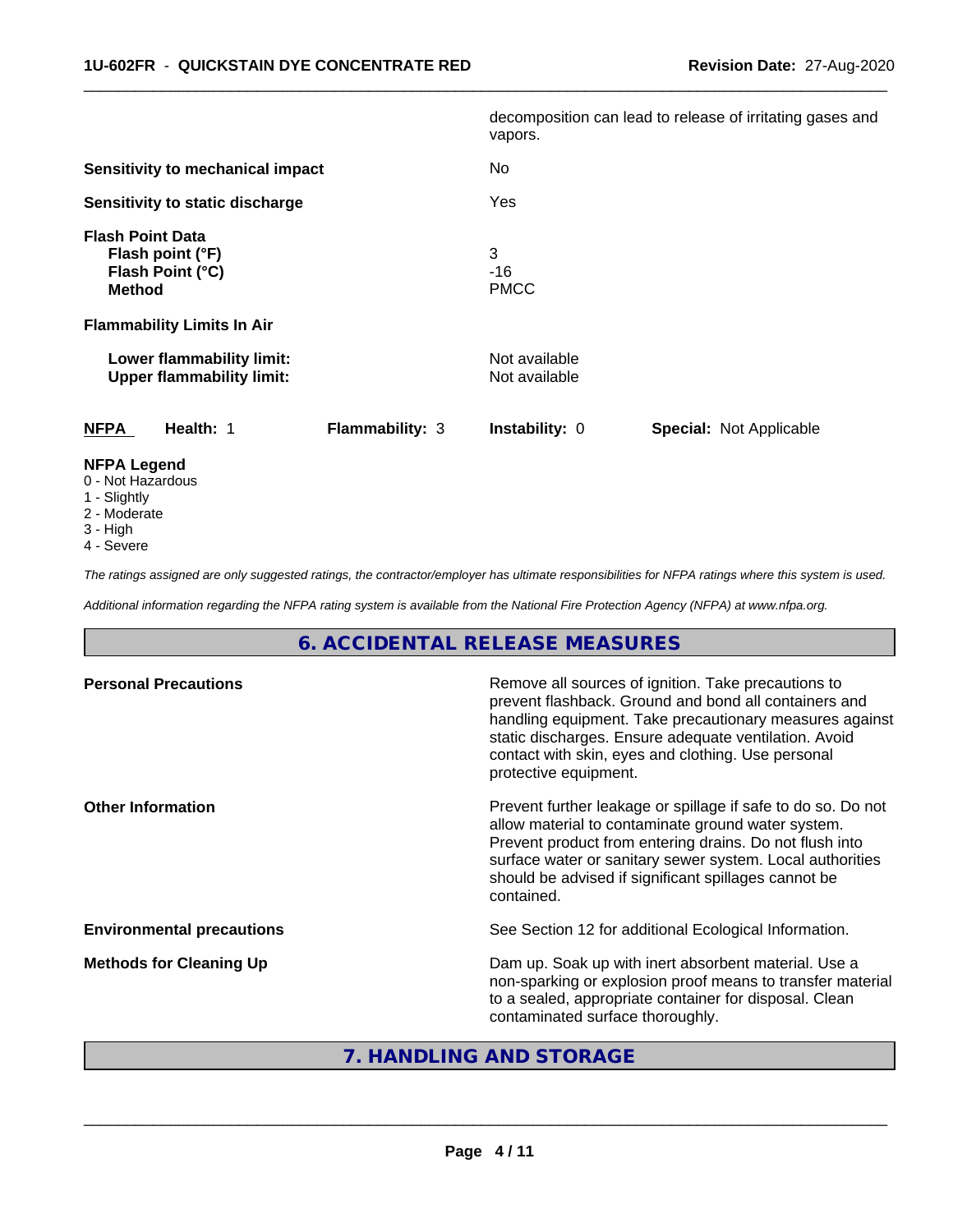| <b>Handling</b>        | Avoid contact with skin, eyes and clothing. Wear personal<br>protective equipment. Do not breathe vapors or spray mist.<br>Use only in ventilated areas. Prevent vapor build-up by<br>providing adequate ventilation during and after use.                                                                                                                                                                                                           |
|------------------------|------------------------------------------------------------------------------------------------------------------------------------------------------------------------------------------------------------------------------------------------------------------------------------------------------------------------------------------------------------------------------------------------------------------------------------------------------|
|                        | Take precautionary measures against static discharges.<br>To avoid ignition of vapors by static electricity discharge,<br>all metal parts of the equipment must be grounded. Keep<br>away from heat, sparks and flame. Do not smoke.<br>Extinguish all flames and pilot lights, and turn off stoves,<br>heaters, electric motors and other sources of ignition<br>during use and until all vapors are gone. Ignition and/or<br>flash back may occur. |
| <b>Storage</b>         | Keep containers tightly closed in a dry, cool and<br>well-ventilated place. Keep away from heat. Keep away<br>from open flames, hot surfaces and sources of ignition.<br>Keep in properly labeled containers. Keep out of the reach<br>of children.                                                                                                                                                                                                  |
| Incompatible Materials | Incompatible with strong acids and bases and strong                                                                                                                                                                                                                                                                                                                                                                                                  |

 $\overline{\phantom{a}}$  ,  $\overline{\phantom{a}}$  ,  $\overline{\phantom{a}}$  ,  $\overline{\phantom{a}}$  ,  $\overline{\phantom{a}}$  ,  $\overline{\phantom{a}}$  ,  $\overline{\phantom{a}}$  ,  $\overline{\phantom{a}}$  ,  $\overline{\phantom{a}}$  ,  $\overline{\phantom{a}}$  ,  $\overline{\phantom{a}}$  ,  $\overline{\phantom{a}}$  ,  $\overline{\phantom{a}}$  ,  $\overline{\phantom{a}}$  ,  $\overline{\phantom{a}}$  ,  $\overline{\phantom{a}}$ 

**Incompatible Materials** Incompatible with strong acids and bases and strong oxidizing agents.

# **8. EXPOSURE CONTROLS/PERSONAL PROTECTION**

#### **Exposure Limits**

| <b>Chemical name</b> | <b>ACGIH TLV</b> | Alberta                      | <b>British Columbia</b> | <b>Ontario</b> | Quebec                          |
|----------------------|------------------|------------------------------|-------------------------|----------------|---------------------------------|
| Acetone              | STEL: 500 ppm    | 500 ppm - TWA                | 250 ppm - TWA           | 250 ppm - TWA  | 500 ppm - TWAEV                 |
|                      | TWA: 250 ppm     | 1200 mg/m <sup>3</sup> - TWA | 500 ppm - STEL          | 500 ppm - STEL | $1190 \text{ mg/m}^3$ - TWAEV   |
|                      |                  | 750 ppm - STEL               |                         |                | 1000 ppm - $STEV$               |
|                      |                  | $1800 \text{ ma/m}^3$ - STEL |                         |                | $2380$ mg/m <sup>3</sup> - STEV |

#### **Legend**

ACGIH - American Conference of Governmental Industrial Hygienists Alberta - Alberta Occupational Exposure Limits British Columbia - British Columbia Occupational Exposure Limits Ontario - Ontario Occupational Exposure Limits Quebec - Quebec Occupational Exposure Limits N/E - Not established

**Personal Protective Equipment**

**Engineering Measures Ensure** Ensure adequate ventilation, especially in confined areas.

Safety glasses with side-shields. If splashes are likely to occur, wear: Tightly fitting safety goggles **Skin Protection Protection Protective gloves and impervious clothing. Respiratory Protection Exercise 2018** Use only with adequate ventilation. In operations where exposure limits are exceeded, use a NIOSH approved respirator that has been selected by a technically qualified person for the specific work conditions. When spraying the product or applying in confined areas, wear a NIOSH approved respirator specified for paint spray or organic vapors.

**Hygiene Measures Avoid contact with skin, eyes and clothing. Remove and Hygiene Measures** and clothing. Remove and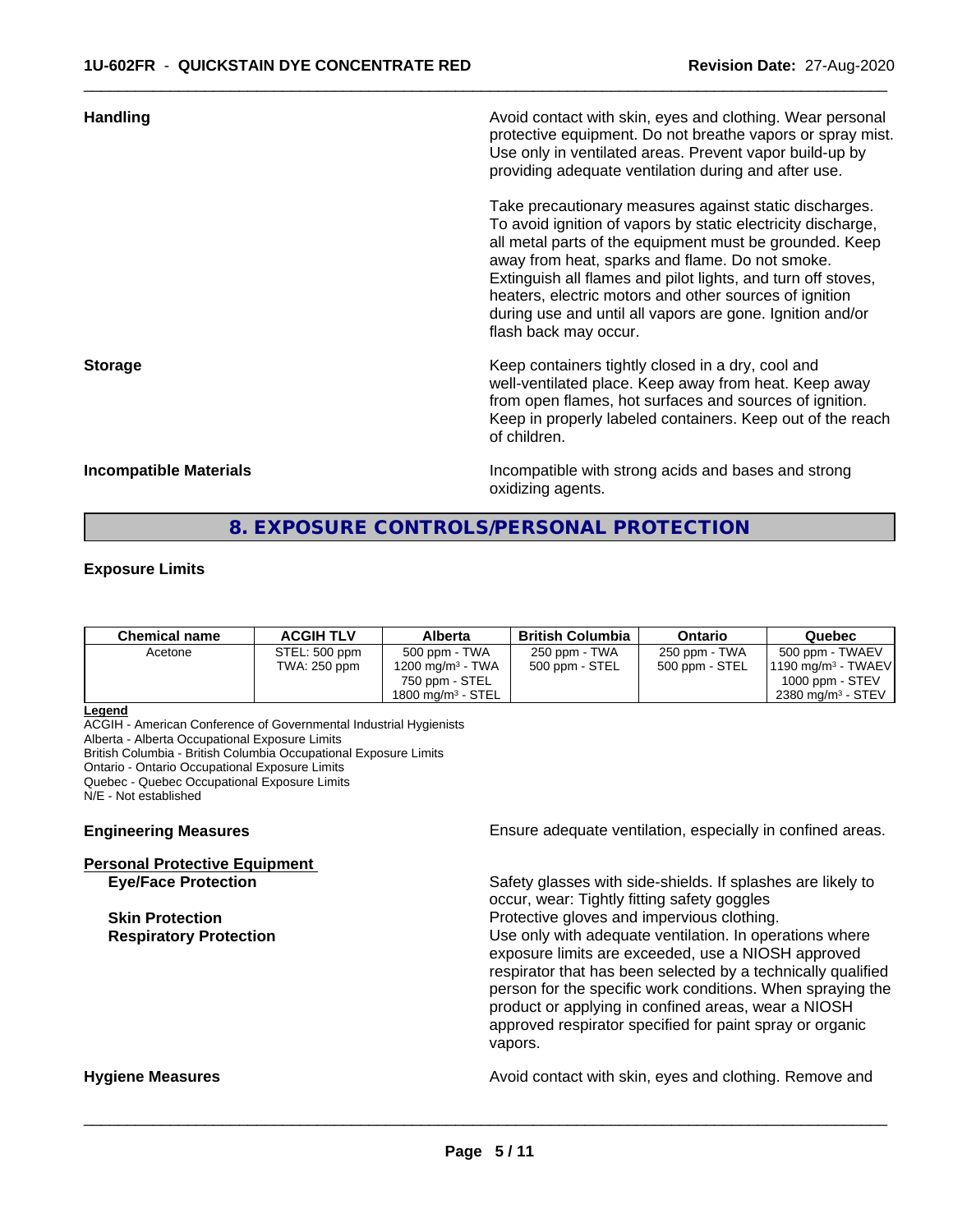wash contaminated clothing before re-use. Wash thoroughly after handling.

# **9. PHYSICAL AND CHEMICAL PROPERTIES**

 $\overline{\phantom{a}}$  ,  $\overline{\phantom{a}}$  ,  $\overline{\phantom{a}}$  ,  $\overline{\phantom{a}}$  ,  $\overline{\phantom{a}}$  ,  $\overline{\phantom{a}}$  ,  $\overline{\phantom{a}}$  ,  $\overline{\phantom{a}}$  ,  $\overline{\phantom{a}}$  ,  $\overline{\phantom{a}}$  ,  $\overline{\phantom{a}}$  ,  $\overline{\phantom{a}}$  ,  $\overline{\phantom{a}}$  ,  $\overline{\phantom{a}}$  ,  $\overline{\phantom{a}}$  ,  $\overline{\phantom{a}}$ 

**Appearance** liquid **Odor** solvent **Odor Threshold** No information available **Density (Ibs/gal)** 6.6 - 6.7<br> **Specific Gravity** 6.79 - 0.81 **Specific Gravity pH pH**  $\blacksquare$ **Viscosity (cps)** No information available **Solubility(ies)**<br> **No information available**<br> **Water solubility**<br> **Water solubility Water solubility**<br> **Evaporation Rate**<br> **Evaporation Rate**<br> **Evaporation Rate Vapor pressure**<br> **Vapor density**<br> **Vapor density**<br> **Vapor density**<br> **Vapor density** Wt. % Solids **Vol. % Solids** 0 - 10 **Wt. % Volatiles** 90 - 100 **Vol. % Volatiles VOC Regulatory Limit (g/L)** 0 **Boiling Point (°F) Boiling Point (°C)** 58 **Freezing point (°F)**<br> **Freezing Point (°C)**<br> **Freezing Point (°C)**<br> **No** information available **Freezing Point (°C) Flash point (°F)** 3 **Flash Point (°C)** -16<br> **Method** -16<br>
PMCC **Method** PMCC **Flammability (solid, gas)** Not applicable **Upper flammability limit:**<br> **Lower flammability limit:** Not applicable Not applicable **Lower flammability limit: Autoignition Temperature (°F)** No information available **Autoignition Temperature (°C)**<br> **Decomposition Temperature (°F)** No information available **Decomposition Temperature (°F) Decomposition Temperature (°C)**<br> **Partition coefficient**<br> **Partition coefficient**<br> **No** information available **Partition coefficient** 

**Evaporation Rate** No information available **No information available**<br>0 - 10

# **10. STABILITY AND REACTIVITY**

| <b>Reactivity</b>                       | Not Applicable                                                                                                            |
|-----------------------------------------|---------------------------------------------------------------------------------------------------------------------------|
| <b>Chemical Stability</b>               | Stable under normal conditions. Hazardous polymerisation<br>does not occur.                                               |
| <b>Conditions to avoid</b>              | Keep away from open flames, hot surfaces, static<br>electricity and sources of ignition. Sparks. Elevated<br>temperature. |
| <b>Incompatible Materials</b>           | Incompatible with strong acids and bases and strong<br>oxidizing agents.                                                  |
| <b>Hazardous Decomposition Products</b> | Thermal decomposition can lead to release of irritating                                                                   |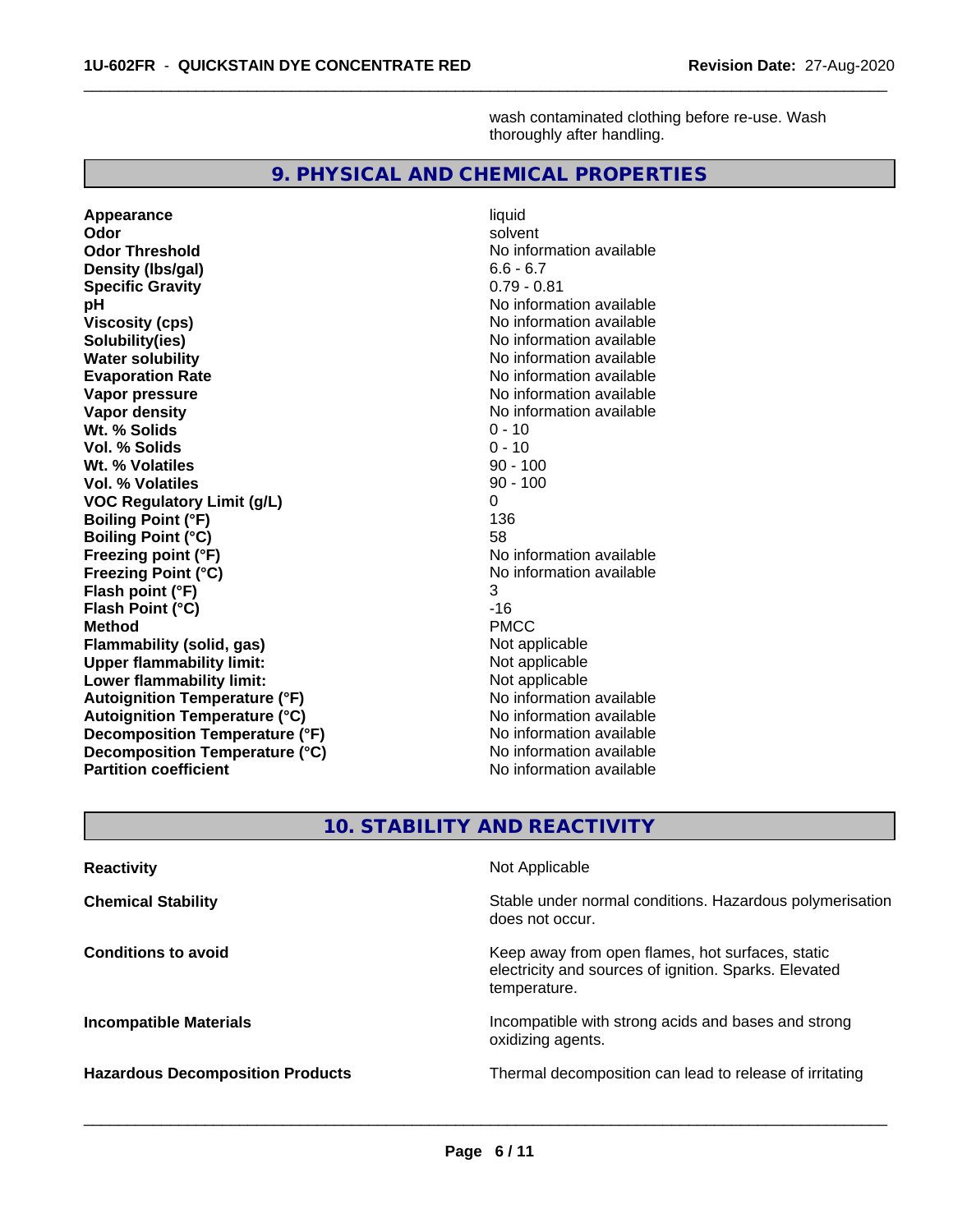gases and vapors.

 $\overline{\phantom{a}}$  ,  $\overline{\phantom{a}}$  ,  $\overline{\phantom{a}}$  ,  $\overline{\phantom{a}}$  ,  $\overline{\phantom{a}}$  ,  $\overline{\phantom{a}}$  ,  $\overline{\phantom{a}}$  ,  $\overline{\phantom{a}}$  ,  $\overline{\phantom{a}}$  ,  $\overline{\phantom{a}}$  ,  $\overline{\phantom{a}}$  ,  $\overline{\phantom{a}}$  ,  $\overline{\phantom{a}}$  ,  $\overline{\phantom{a}}$  ,  $\overline{\phantom{a}}$  ,  $\overline{\phantom{a}}$ 

**Possibility of hazardous reactions** None under normal conditions of use.

| 11. TOXICOLOGICAL INFORMATION |
|-------------------------------|
|-------------------------------|

#### **Product Information Information on likely routes of exposure**

**Acute Toxicity<br>Product Information** 

**Principal Routes of Exposure Exposure** Eye contact, skin contact and inhalation.

Repeated or prolonged exposure to organic solvents may lead to permanent brain and nervous system damage. Intentional misuse by deliberately concentrating and inhaling vapors may be harmful or fatal.

## **Symptoms related to the physical,chemical and toxicological characteristics**

**Symptoms** No information available

#### **Delayed and immediate effects as well as chronic effects from short and long-term exposure**

| contact may defat the skin and produce dermatitis.<br>Harmful by inhalation. High vapor / aerosol concentrations<br><b>Inhalation</b>                                                                                                                                         |
|-------------------------------------------------------------------------------------------------------------------------------------------------------------------------------------------------------------------------------------------------------------------------------|
| are irritating to the eyes, nose, throat and lungs and may<br>cause headaches, dizziness, drowsiness,<br>unconsciousness, and other central nervous system<br>effects.                                                                                                        |
| Harmful if swallowed. Ingestion may cause irritation to<br>Ingestion<br>mucous membranes. Small amounts of this product<br>aspirated into the respiratory system during ingestion or<br>vomiting may cause mild to severe pulmonary injury,<br>possibly progressing to death. |
| No information available.<br><b>Sensitization</b>                                                                                                                                                                                                                             |
| No information available.<br><b>Neurological Effects</b>                                                                                                                                                                                                                      |
| No information available.<br><b>Mutagenic Effects</b>                                                                                                                                                                                                                         |
| <b>Reproductive Effects</b><br>No information available.                                                                                                                                                                                                                      |
| No information available.<br><b>Developmental Effects</b>                                                                                                                                                                                                                     |
| No information available.<br><b>Target organ effects</b>                                                                                                                                                                                                                      |
| May cause disorder and damage to the, Respiratory<br><b>STOT - single exposure</b><br>system, Central nervous system.                                                                                                                                                         |
| Causes damage to organs through prolonged or repeated<br><b>STOT - repeated exposure</b><br>exposure if inhaled, May cause disorder and damage to<br>the, liver, kidney, spleen, blood.                                                                                       |
| No information available.<br>Other adverse effects                                                                                                                                                                                                                            |
| May be harmful if swallowed and enters airways. Small<br><b>Aspiration Hazard</b><br>amounts of this product aspirated into the respiratory<br>system during ingestion or vomiting may cause mild to<br>severe pulmonary injury, possibly progressing to death.               |

# **Numerical measures of toxicity**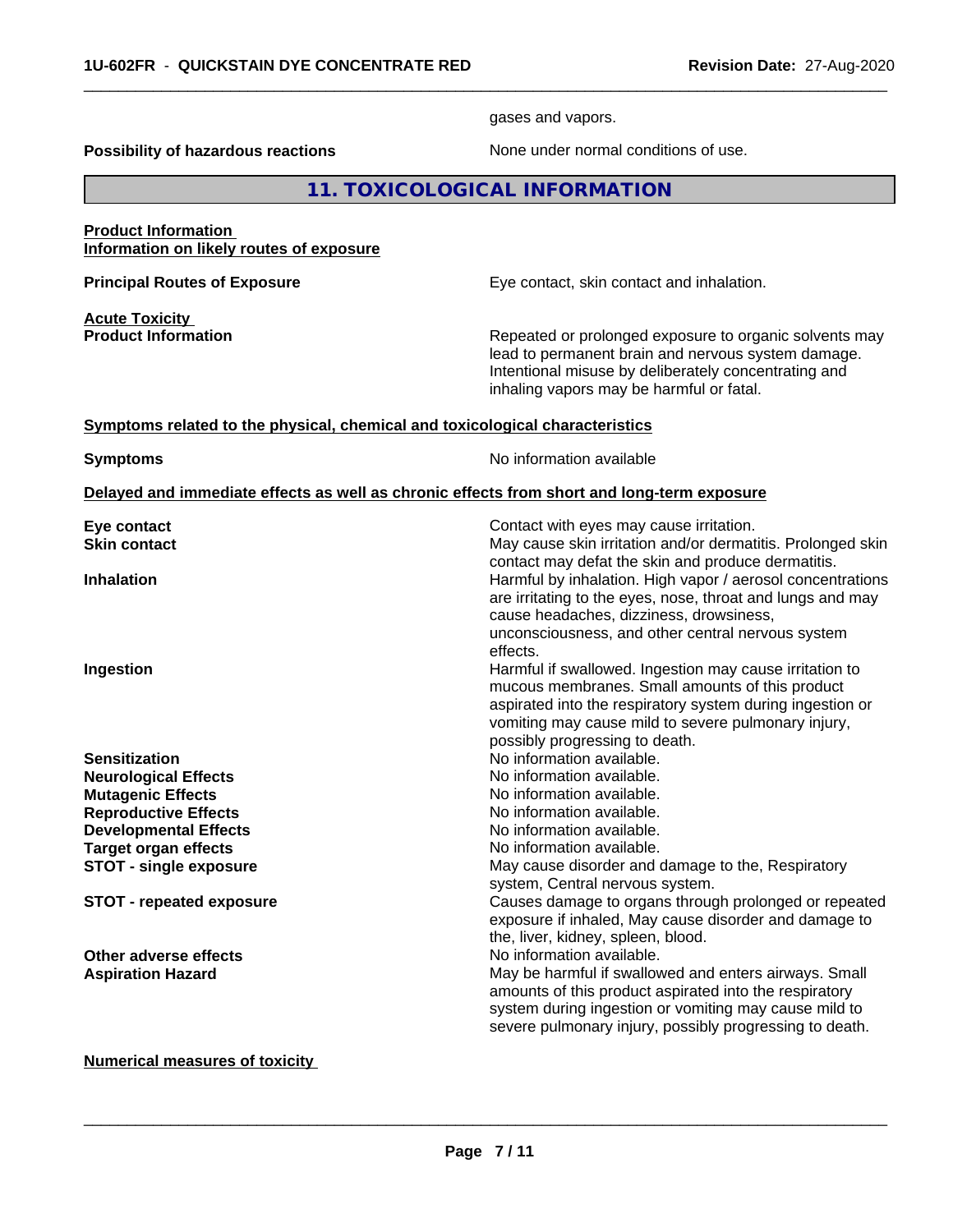#### **The following values are calculated based on chapter 3.1 of the GHS document**

| ATEmix (oral)                 | 5696 mg/ka |
|-------------------------------|------------|
| <b>ATEmix (dermal)</b>        | 3159 mg/kg |
| ATEmix (inhalation-dust/mist) | 41.8 ma/L  |

#### **Component Information**

| Chemical name              | Oral LD50            | Dermal LD50              | Inhalation LC50                       |
|----------------------------|----------------------|--------------------------|---------------------------------------|
| Acetone<br>67-64-1         | $=$ 5800 mg/kg (Rat) | $> 15700$ mg/kg (Rabbit) | $= 50100$ mg/m <sup>3</sup> (Rat) 8 h |
| Solvent Red 49<br>509-34-2 | 1830                 |                          |                                       |

 $\overline{\phantom{a}}$  ,  $\overline{\phantom{a}}$  ,  $\overline{\phantom{a}}$  ,  $\overline{\phantom{a}}$  ,  $\overline{\phantom{a}}$  ,  $\overline{\phantom{a}}$  ,  $\overline{\phantom{a}}$  ,  $\overline{\phantom{a}}$  ,  $\overline{\phantom{a}}$  ,  $\overline{\phantom{a}}$  ,  $\overline{\phantom{a}}$  ,  $\overline{\phantom{a}}$  ,  $\overline{\phantom{a}}$  ,  $\overline{\phantom{a}}$  ,  $\overline{\phantom{a}}$  ,  $\overline{\phantom{a}}$ 

### **Chronic Toxicity**

#### **Carcinogenicity**

*There are no known carcinogenic chemicals in this product above reportable levels.*

**12. ECOLOGICAL INFORMATION**

# **Ecotoxicity Effects**

The environmental impact of this product has not been fully investigated.

## **Product Information**

#### **Acute Toxicity to Fish**

No information available

#### **Acute Toxicity to Aquatic Invertebrates**

No information available

#### **Acute Toxicity to Aquatic Plants**

No information available

## **Persistence / Degradability**

No information available.

#### **Bioaccumulation**

There is no data for this product.

## **Mobility in Environmental Media**

No information available.

#### **Ozone**

No information available

# **Component Information**

### **Acute Toxicity to Fish**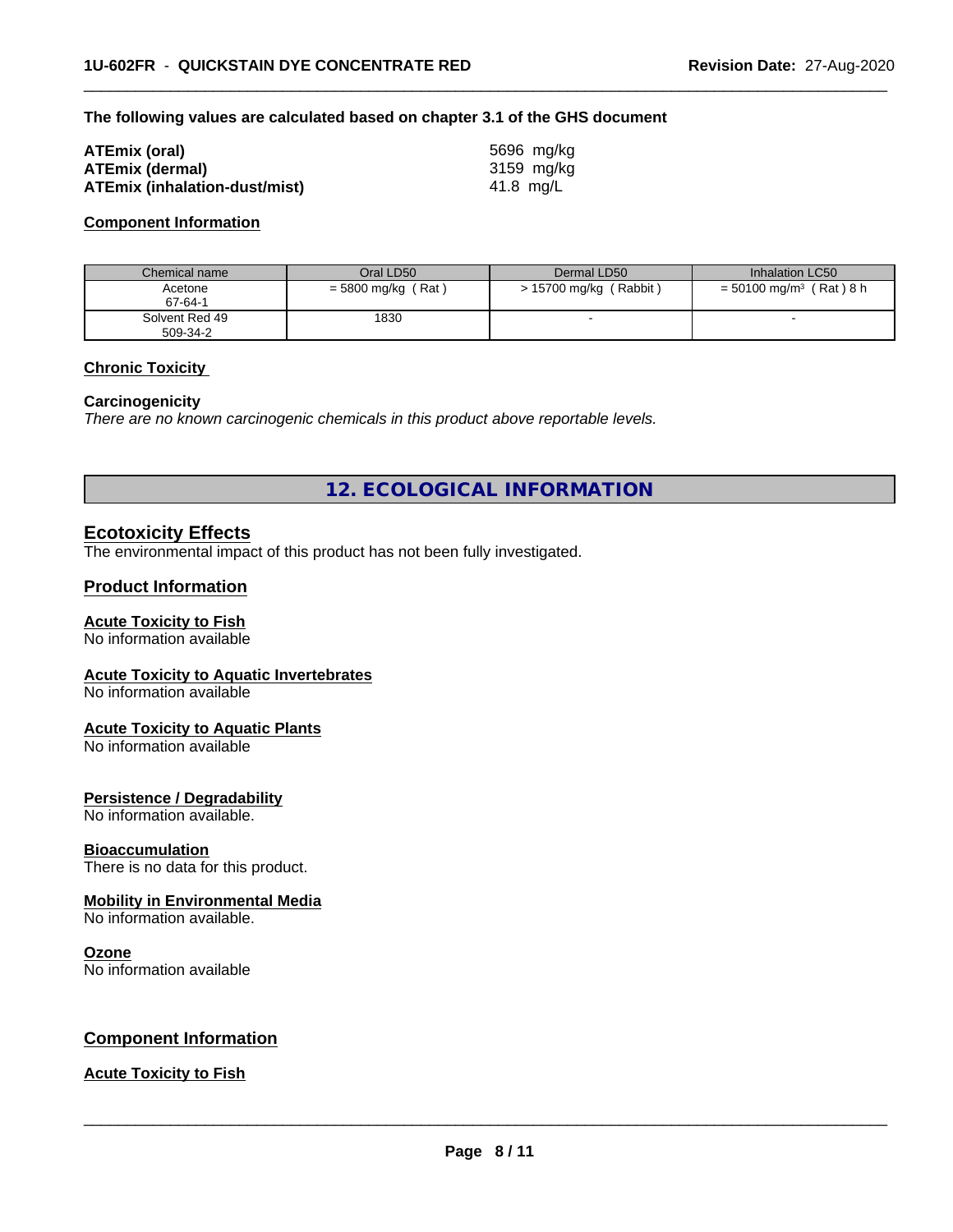Acetone

LC50: 8300 (Bluegill - 96 hr.) mg/L

### **Acute Toxicity to Aquatic Invertebrates**

Acetone EC50: 12600 mg/L (Daphnia magna - 48 hr.)

#### **Acute Toxicity to Aquatic Plants**

No information available

**13. DISPOSAL CONSIDERATIONS**

**Waste Disposal Method Dispose of in accordance with federal, state, provincial,** and local regulations. Local requirements may vary, consult your sanitation department or state-designated environmental protection agency for more disposal options.

**Empty Container Warning <b>Emptied** Containers may retain product residue. Follow label warnings even after container is emptied. Residual vapors may explode on ignition.

# **14. TRANSPORT INFORMATION**

**TDG**

**Proper Shipping Name PAINT Hazard class** 3 **UN-No.** UN1263 **Packing Group III Description** UN1263, PAINT, 3, II

 $\overline{\phantom{a}}$  ,  $\overline{\phantom{a}}$  ,  $\overline{\phantom{a}}$  ,  $\overline{\phantom{a}}$  ,  $\overline{\phantom{a}}$  ,  $\overline{\phantom{a}}$  ,  $\overline{\phantom{a}}$  ,  $\overline{\phantom{a}}$  ,  $\overline{\phantom{a}}$  ,  $\overline{\phantom{a}}$  ,  $\overline{\phantom{a}}$  ,  $\overline{\phantom{a}}$  ,  $\overline{\phantom{a}}$  ,  $\overline{\phantom{a}}$  ,  $\overline{\phantom{a}}$  ,  $\overline{\phantom{a}}$ 

 $\overline{\phantom{a}}$  ,  $\overline{\phantom{a}}$  ,  $\overline{\phantom{a}}$  ,  $\overline{\phantom{a}}$  ,  $\overline{\phantom{a}}$  ,  $\overline{\phantom{a}}$  ,  $\overline{\phantom{a}}$  ,  $\overline{\phantom{a}}$  ,  $\overline{\phantom{a}}$  ,  $\overline{\phantom{a}}$  ,  $\overline{\phantom{a}}$  ,  $\overline{\phantom{a}}$  ,  $\overline{\phantom{a}}$  ,  $\overline{\phantom{a}}$  ,  $\overline{\phantom{a}}$  ,  $\overline{\phantom{a}}$ 

**ICAO / IATA ICAO / IATA Contact the preparer for further information.** 

**IMDG / IMO Contact the preparer for further information.** 

# **15. REGULATORY INFORMATION**

# **International Inventories**

| <b>TSCA: United States</b> | Yes - All components are listed or exempt. |  |  |
|----------------------------|--------------------------------------------|--|--|
| <b>DSL: Canada</b>         | No - Not all of the components are listed. |  |  |
|                            | One or more component is listed on NDSL.   |  |  |

# **National Pollutant Release Inventory (NPRI)**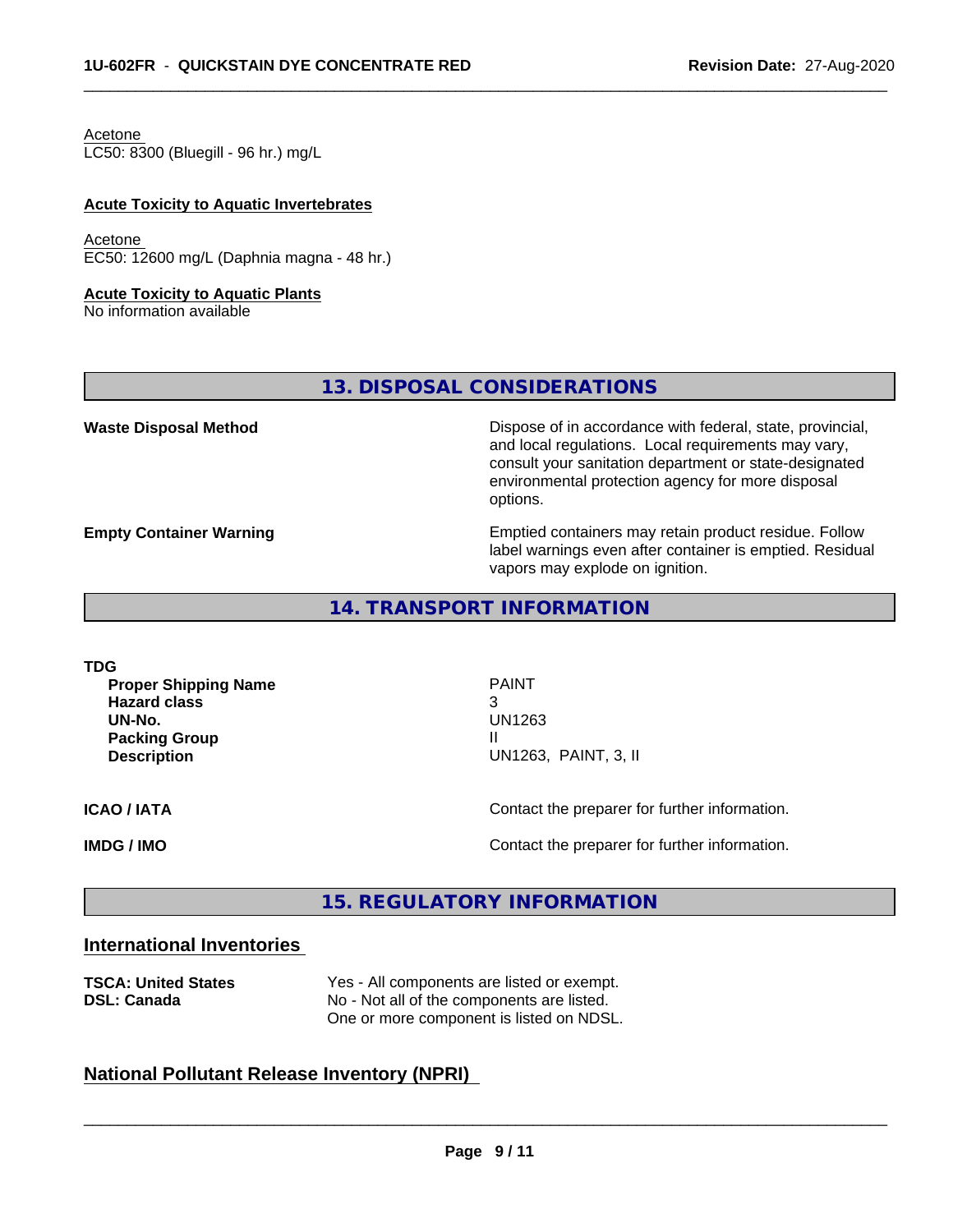#### **NPRI Parts 1- 4**

This product contains the following Parts 1-4 NPRI chemicals:

*None*

### **NPRI Part 5**

This product contains the following NPRI Part 5 Chemicals:

*None*

### **WHMIS Regulatory Status**

This product has been classified in accordance with the hazard criteria of the Hazardous Products Regulations (HPR) and the SDS contains all the information required by the HPR.

 $\overline{\phantom{a}}$  ,  $\overline{\phantom{a}}$  ,  $\overline{\phantom{a}}$  ,  $\overline{\phantom{a}}$  ,  $\overline{\phantom{a}}$  ,  $\overline{\phantom{a}}$  ,  $\overline{\phantom{a}}$  ,  $\overline{\phantom{a}}$  ,  $\overline{\phantom{a}}$  ,  $\overline{\phantom{a}}$  ,  $\overline{\phantom{a}}$  ,  $\overline{\phantom{a}}$  ,  $\overline{\phantom{a}}$  ,  $\overline{\phantom{a}}$  ,  $\overline{\phantom{a}}$  ,  $\overline{\phantom{a}}$ 

| <b>16. OTHER INFORMATION</b>                                  |           |                        |                      |          |  |  |  |
|---------------------------------------------------------------|-----------|------------------------|----------------------|----------|--|--|--|
| HMIS -                                                        | Health: 1 | <b>Flammability: 3</b> | <b>Reactivity: 0</b> | $PPE: -$ |  |  |  |
| <b>HMIS Legend</b><br>0 - Minimal Hazard<br>1 - Slight Hazard |           |                        |                      |          |  |  |  |

- 2 Moderate Hazard
- 3 Serious Hazard
- 4 Severe Hazard
- \* Chronic Hazard

X - Consult your supervisor or S.O.P. for "Special" handling instructions.

*Note: The PPE rating has intentionally been left blank. Choose appropriate PPE that will protect employees from the hazards the material will present under the actual normal conditions of use.*

*Caution: HMISÒ ratings are based on a 0-4 rating scale, with 0 representing minimal hazards or risks, and 4 representing significant hazards or risks. Although HMISÒ ratings are not required on MSDSs under 29 CFR 1910.1200, the preparer, has chosen to provide them. HMISÒ ratings are to be used only in conjunction with a fully implemented HMISÒ program by workers who have received appropriate HMISÒ training. HMISÒ is a registered trade and service mark of the NPCA. HMISÒ materials may be purchased exclusively from J. J. Keller (800) 327-6868.*

 **WARNING!** If you scrape, sand, or remove old paint, you may release lead dust. LEAD IS TOXIC. EXPOSURE TO LEAD DUST CAN CAUSE SERIOUS ILLNESS, SUCH AS BRAIN DAMAGE, ESPECIALLY IN CHILDREN. PREGNANT WOMEN SHOULD ALSO AVOID EXPOSURE.Wear a NIOSH approved respirator to control lead exposure. Clean up carefully with a HEPA vacuum and a wet mop. Before you start, find out how to protect yourself and your family by logging onto Health Canada at

http://www.hc-sc.gc.ca/ewh-semt/contaminants/lead-plomb/asked\_questions-questions\_posees-eng.php.

| <b>Prepared By</b>                                  | <b>Product Stewardship Department</b><br>Benjamin Moore & Co.<br>101 Paragon Drive<br>Montvale, NJ 07645<br>800-225-5554 |  |
|-----------------------------------------------------|--------------------------------------------------------------------------------------------------------------------------|--|
| <b>Revision Date:</b><br><b>Reason for revision</b> | 27-Aug-2020<br>Not available                                                                                             |  |